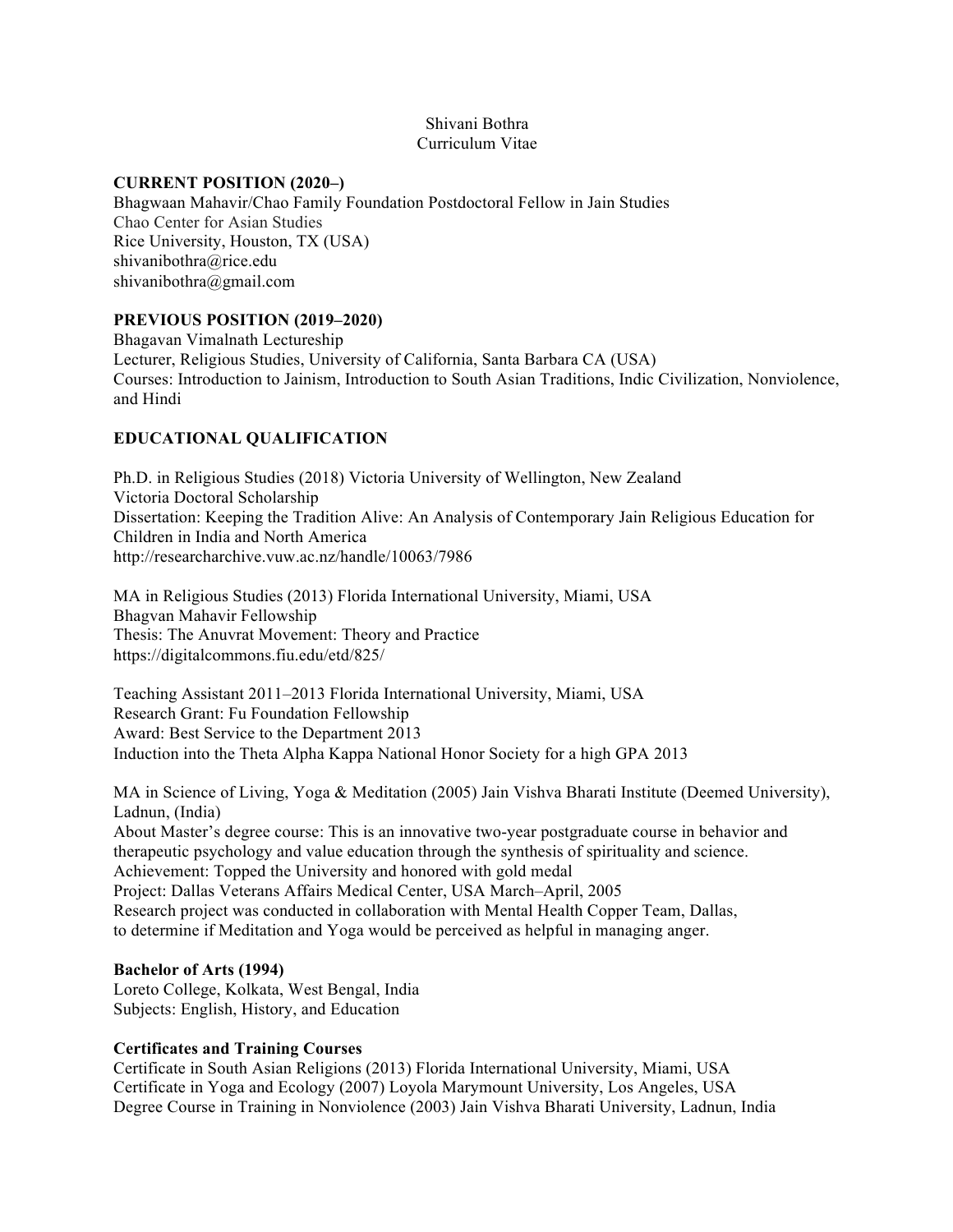## **PAST TEACHING EXPERIENCE**

- 2017 **Tutor** RELI 338, Victoria University of Wellington, New Zealand Course: Buddhism: the Noble Path
- 2016 **Guest Lecture** at RELI 337, Victoria University of Wellington, New Zealand Course: Religions of India
- 2012–2013 Florida International University**,** Miami, USA
- Independently taught undergraduate course Religion**:** Analysis & Interpretation
- Guest Lecturer to the following Institutes and Universities:
- **-** Jain Vishva Bharati Institute (Deemed University), Ladnun, Rajasthan, India
- **-** Kota Open University, Jaipur, Rajasthan, India
- **-** International Summer School for Jain Studies, India

# **WORK EXPERIENCE**

- Global Learning Across Borders (Experiential Education Program) Jaipur Program Coordinator
- International School for Jain Studies (Summer School) Jaipur Program Coordinator
- Zurich University of the Arts (ZHDK) India Program Coordinator
- Reporter for weekly online newsletter (www.HereNow4U.org) published from Germany.
- Preksha International, Houston, Texas, USA April 2005 Conducted a workshop on Anger Management through Preksha Meditation.
- School of International Training (SIT), Vermont, USA **-** Study Abroad Program
- Delivered lectures in Yoga and provided Practical Training to the students visiting India.
- Preksha International, India Certified trainer in Preksha Meditation.

## **PUBLICATIONS**

Bajzelj, Ana, and Shivani Bothra. 'The Rise of Non-Veg: Meat and Egg Consumption and Production in Contemporary India'. In *The Future of Meat Without Animals*, edited by Brianne Donaldson and Christopher Carter, 67–86. Lanham: Rowman & Littlefield International, 2016.

'Nonviolence: A Secular Paradigm for Sustainability'. In *Various Dimensions of Environmental Ethics,*  edited by Kusum Jain, 45–56. Department of Philosophy, University of Rajasthan Jaipur, 2011

'Self Discipline as Integral to the Education System'. In Random *Plurals – Fragments on Philosophy, Aesthetics and History,* edited by Ratnamuthu Sugathan and Kamal Kishor Mishra New Delhi, 2008

"Anuvrat Movement." In *Jainpedia: The Jain Universe Online*. Institute of Jainology, 2014. http://www.jainpedia.org/themes/principles/sects/non-sectarian-movements/anuvrat-movement.html

"Pleasures of Vegan Cooking." *Alimentarium*, 2014. https://www.alimentarium.org/en/shivani-bothra

"The Joy of Asceticism." *Alimentarium*, 2014. https://www.alimentarium.org/en/magazine/society/joy-asceticism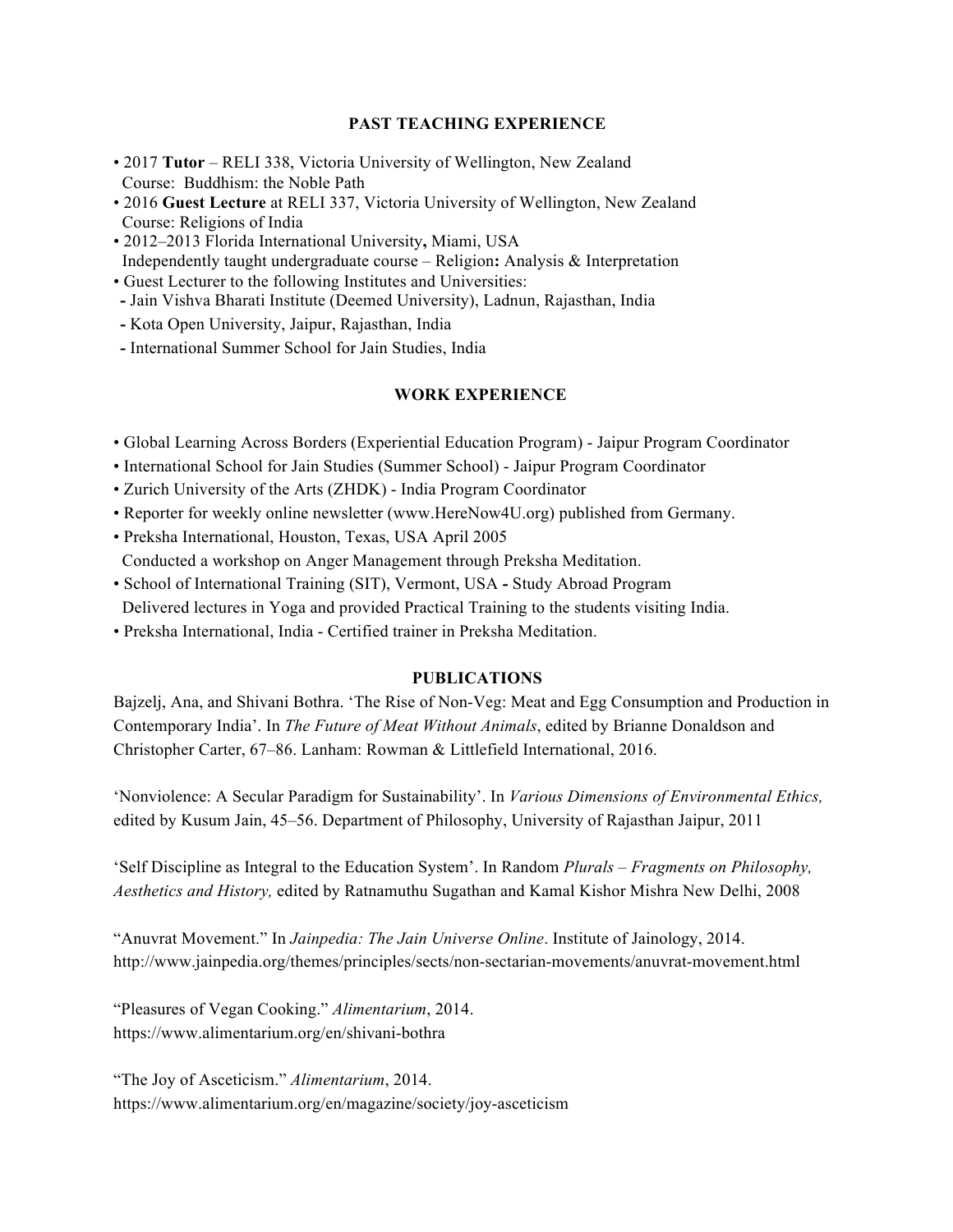herenow4u – E-Magazine List of online Publications

http://herenow4u.net/index.php?id=62442&tt\_address\_pi1[uid]=390&cHash=fa51609aa8

# **CONFERENCES, PAPERS, AND WEBINARS**

**•** Presented Paper at the American Academy of Religions (AAR) on Jain Diasporas: Temple Committees and Praxis in San Diego, USA (2019)

*Topic*: Jainism in Diaspora: Shift in the Transmission of Children's Religious Education

**•** Presented Paper at the Dharma Academy of North America (DANAM) in conjugation with AAR on Gandhi's Global Legacy in San Diego, USA (2019).

*Topic*: Mahatma Gandhi: Moral Influences in the Method of Ahimsa

**•** Presented Paper at the Dharma Academy of North America (DANAM) in conjugation with AAR on Transregional Bhakti Traditions in San Diego, USA (2019).

*Topic*: The Terapanth Prabodh: A "Short-Cut Method" to Develop Piety in the Shvetambar Terapanth Tradition

**•** Presented Paper at the Gandhi's Global Legacy International Conference, California State University, Fresno, USA (2019)

 *Topic*: Gandhi's Interaction with Jainism

- Presented Paper at the 24<sup>th</sup> World Congress of Philosophy, Beijing China (2018)  *Topic*: Social Implication of the Anuvrat Movement
- Presented Paper at EASR 2016 Conference: Relocating Religion at University of Helsinki, June 2016  *Topic*: Jain Pathshalas of North America: Changes and Continuities in Contemporary Times.
- Presented Paper at the International Conference: Mind, Body, and Self. Wellington, New Zealand. (2015)  *Topic:* The Concept of *citta* in Patanjali's Yogasutra
- Presented Paper at the International Conference: Acharya Tulsi and Making of Modernism, Miami. USA (2014)
- *Topic:* The Anuvrat Movement: Addressing 21<sup>st</sup> Century Concern for Social Justice, Economy and Ecology
- Presented Paper at the 8<sup>th</sup> International Conference on Peace and Nonviolent Action, India. (2014)  *Topic:* Anuvrat: A Cradle of Change for a Nonviolent Society
- Presented Paper at the 23<sup>rd</sup> World Congress of Philosophy, Athens Greece (2013)  *Topic*: The Anuvrat Movement: Social Implication of a Philosophical Action
- Abstract Accepted for Presenting Paper at the Michigan Academy of Science Arts and Letters (2013)
- Presented Paper at the Dharma Academy of North America in conjugation with AAR. Chicago, USA (2012)
- *Topic:* The Anuvrat Movement: A Study of Ethical Practice in Jain Diaspora of North America
- Presented Paper at the AAR SE / SECSOR Atlanta, USA, (2012).  *Topic:* The Anuvrat Movement: Old Precept New Prospect
- Presented at the 7<sup>th</sup> International Conference on Peace and Nonviolent Action Jaipur, India (2008)  *Topic:* Global Vision of Sustainable Development: Ecological and Environmental Crisis vis-à-vis Human Behavior.
- Presented at the 2nd International Green Yoga Conference, California, USA, (2007)  *Topic*: Jainism the Ecological way of living